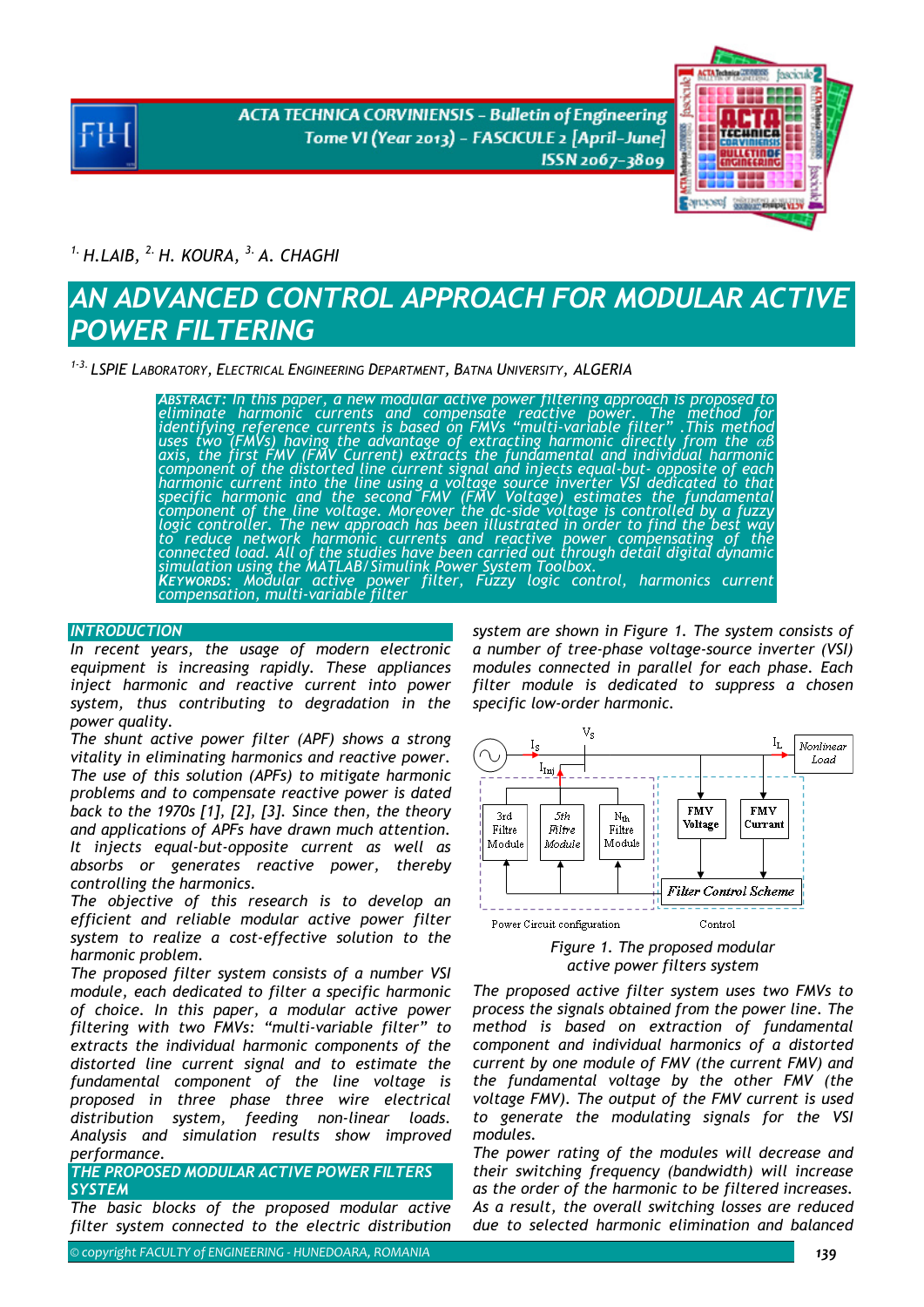*power rating-switching frequency product [1], [2], [3]. The information made available by the FMV current allows to select harmonic elimination.* 

*The output of the second FMV (FMV voltage) is the fundamental component of the line voltage signal. It is used as a synchronizing signal in regulation of the voltage source of the inverters modules [4], [5], [6], [7].* 

# *MULTI-VARIABLE FILTER AND ITS BEHAVIORS*

*This filter says FMV, was developed by M.Benhabibe [4]. It's based on the work of Song Hong-Scok and is based on the extraction of the fundamental signals, directly from the* α*β axes. However, it can be used very well to isolate the direct or inverse of a particular harmonics order.* 

*The equivalent transfer function of the integration in the synchronous references frame «SRF» is expressed by the equation:* 

$$
V_{xy}(t) = e^{jwt} \int e^{-jwt} U_{xy}(t) dt \qquad (1)
$$

*After Laplace transformation, we get the following equation:* 

$$
H(s) = \frac{x_{\alpha\beta}(s)}{x_{\alpha\beta}(s)} = K \frac{(s+K) + jw_c}{(s+K)^2 + w_c^2}
$$
 (2)

*By developing this equation, we obtain the expressions:* 

$$
x_{\alpha\beta}(s) = \frac{K.(s + K)}{(s + K)^2 + w_c^2} x_{\alpha}(s)
$$
 (3)

$$
-\frac{K \cdot w_c}{(s+K)^2 + w_c^2} x_\beta(s)
$$

$$
x_{\beta}(s) = \frac{K \cdot w_{c}}{(s+K)^{2} + w_{c}^{2}} x_{\alpha}(s)
$$
  
+ 
$$
\frac{K \cdot (s+K)}{(s+K)^{2} + w_{c}^{2}} x_{\beta}(s)
$$
 (4)

$$
x_{\alpha}(s) = \frac{K}{s} \Big[ x_{\alpha}(s) - x_{\beta}(s) \Big] - \frac{w_c}{s} x_{\beta}(s) \tag{5}
$$

$$
x_{\beta}(s) = \frac{K}{s} \Big[ x_{\beta}(s) - x_{\beta}(s) \Big] - \frac{w_c}{s} x_{\alpha}(s) \tag{6}
$$

where: w<sub>c</sub>: The cut-off frequency of the filter and is *defined by*  $\omega_c = n \varepsilon \omega_f$ 

*wf: The angular frequency of the fundamental component of the input signal,* 

*ε: Constant gain equal to ± 1 (direct component (ε = 1) or reverse (ε = -1).* 

*n: The order of the signal component to be filtered (n = 3,5,7,9…).* 

*: The output signal of the filter.* 

 $x_{\alpha\beta}$ : The input signal of the filter.

#### *k: Constant gain.*

*Figure 2 illustrates the scheme of the multivariable filter.* 

*The strategy developed for this new approach is based on using two FMVs; the first one is used to extract the fundamental and the individual harmonic (3rd, 5th, 7th) components of the distorted line current*  *signal. The second is use to obtain a good voltage signal without harmonics.* 

*In this section, we can present the simulation results concerning the study of the FMV filter to present its performance and benefits. This study justifies our choice to introduce this filter in extracting in the references instead of the conventional extraction filters.* 



*Figure 3 shows the multi-variable filter output results representing the two phase's current component in* α*β axis before and after filtering.* 



*Before and After Filtering* 

*The simulation results demonstrate the effectiveness of the FMV in this studied case (harmonics and unbalance). It is performing well and perfectly extracts harmonic currents without change of phase or amplitude [5] [6] [7].*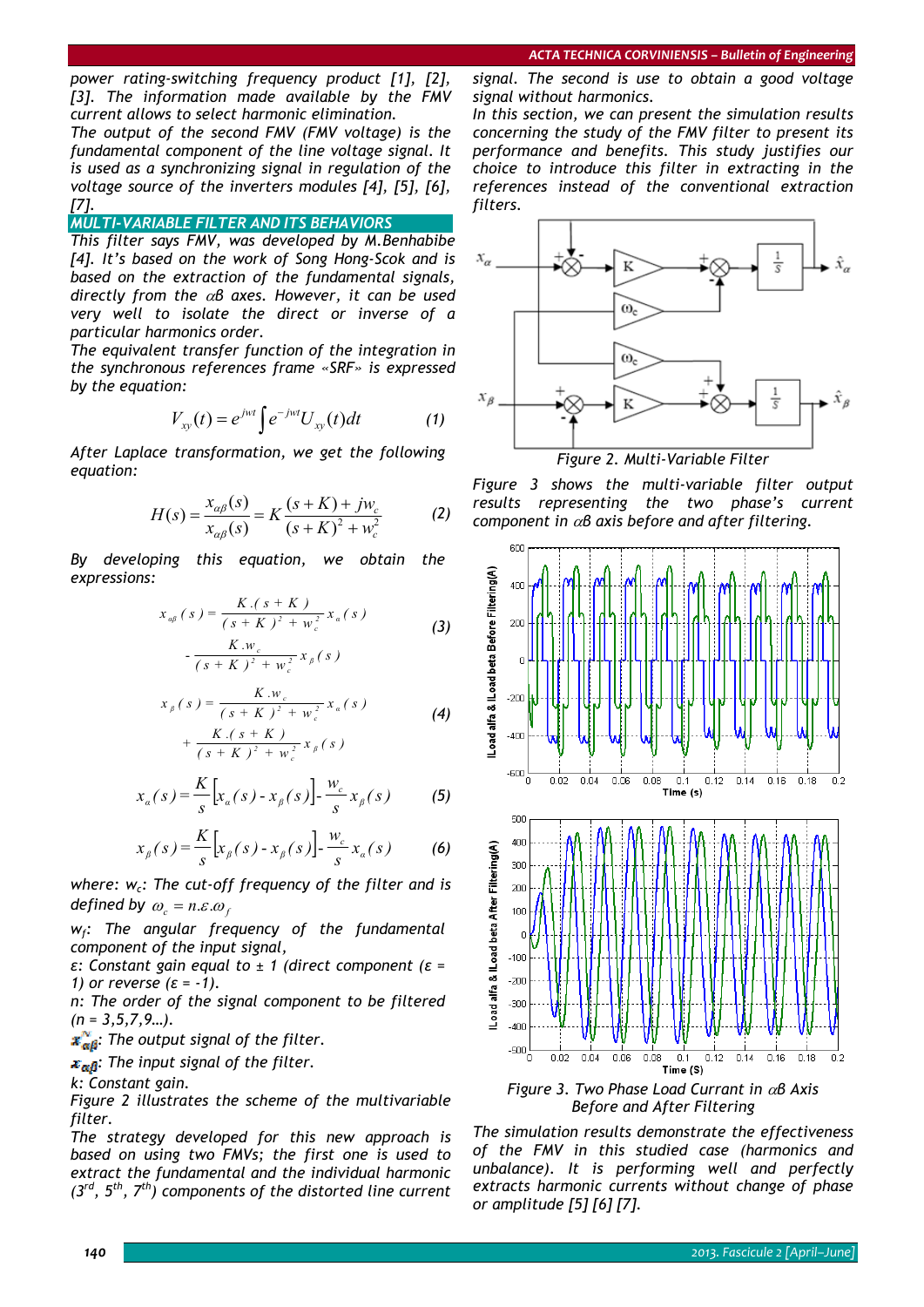### *ACTA TECHNICA CORVINIENSIS – Bulletin of Engineering*

*DESCRIPTION OF THE ADVANCED CONTROL METHOD The main function of the controller is to create the PWM switching signals for the connected VSI modules. Figure 4 shows the schematic diagram of the proposed control scheme for the I<sub>th</sub> VSI filter module. The objective of this controller is to maintain a constant dc-voltage (to compensate for the losses of the filter module) and to inject a compensating current equal to the I<sub>th</sub> harmonic current of the nonlinear load [8], [9].* 



*Figure 4. Control scheme of the I<sub>th</sub> VSI filter module without reactive power compensation* 

*In the proposed control scheme, a two-control loop system is adopted, an open-loop and a closed-loop control systems. In the open loop system, the Ith harmonic signal is obtained from the output of the current FMV and then its value is summed by (- Vs.udc), i.e. the gain of the filter module.* 

*The output udc of the fuzzy logic controller is used to maintain the dc-side voltage at its reference value. The closed-loop control based a fuzzy logic controller is used to maintain a constant value of dc-side voltage [8], [10], [11], [12].* 

*The opposite of this signal is used as a current*  reference signal for that particular I<sub>th</sub> harmonic *component. The sum of the open loop control signal (current reference signal) and the closed-loop control signal (for regulating dc-side voltage) is used as the modulating signal of the three phases PWM control strategy to create the PWM switching pattern for the switches of the VSC module which is dedicated to the Ith harmonic.* 

#### *SIMULATION RESULTS*

*In order to test the performance of the proposed modular active approach filter in steady-state, the system of Figure 1, was simulated using MATLAB software. Simulation parameters used in this paper are summarized in table.1.* 

*Table 1. Parameters of simulation* 

| f = 50 H                |                                         |                        |
|-------------------------|-----------------------------------------|------------------------|
| $V_{sa} = 240\sqrt{2}$  | $V_{sb} = 240\sqrt{2}$                  | $V_{sc} = 240\sqrt{2}$ |
| $R_s = 3.5$ m $\Omega$  | $L_s = 0.05$ mH                         |                        |
| $R_c = 0.82$ m $\Omega$ | $L_c = 0.023$ mH                        |                        |
| $R_d = 1$ $\Omega$      | $L_d = 2.6$ mH                          |                        |
| $C = 8 \mu f$           | $L_f$ = 50 mH                           |                        |
| $R_f$ = 5 m $\Omega$    | $\alpha$ = 20 at t = 0.1s $\alpha$ = 40 |                        |

*The harmonics are extracted from the line current signal (IL) using the FMV Current. The first three dominant harmonics are selected to be suppressed. Control signals for the 3rd, 5th and 7th harmonics are obtained. Each is used to generate the PWM switching pattern for one VSI dedicated to suppress the corresponding harmonic. In this case, 3 VSI are used. Figure 5 shows the waveforms of the phase-a distorted current and its harmonic spectrum with a harmonic distortion rate equal to 18.00%.before filtering, and the THD is decreased to a value of 1.21%.after filtering.* 

*Also as can be seen from figure 6.b the line current takes a form very close to a sinusoidal and from Figure 6.e, 6.f the injected currents harmonic into the line by the active filter modules follow their references. The waveforms clearly illustrate the successful elimination of the selected harmonics from the line current.* 

*From figure 6.c we can see the phase shift between current and voltage source, this phase shift make a degradation of power factor that we want to make very closer to unity.* 

*Figure 6.d, shows the DC capacitor voltage is well regulated and maintained at a constant value of 850V with a very limited fluctuation which justifies the effectiveness of the fuzzy logic controller to regulate the DC capacitor of the shunt active filter module.*

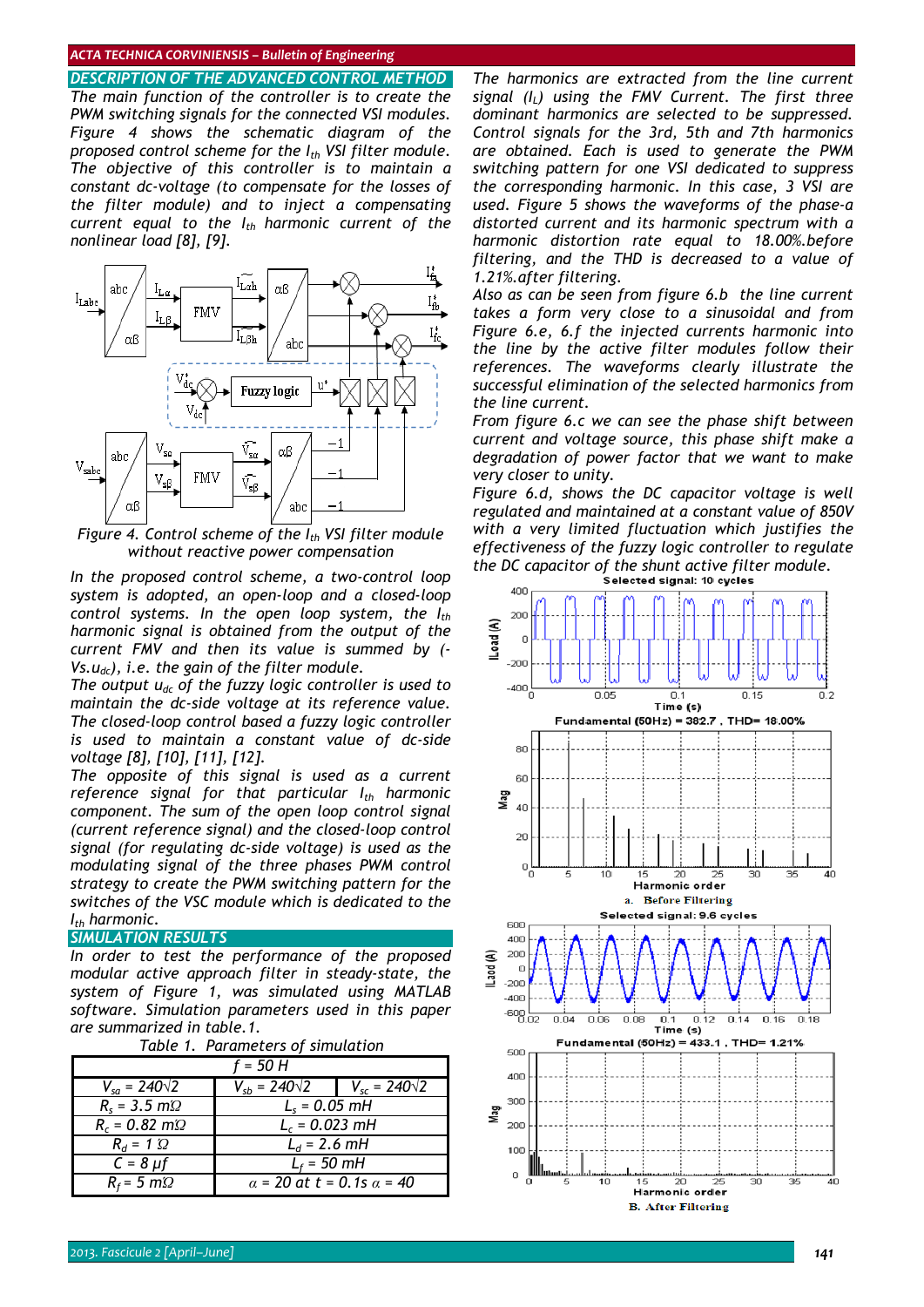

![](_page_3_Figure_2.jpeg)

f. The 5th Injected Current

![](_page_3_Figure_4.jpeg)

*CONCLUSIONS* 

*In this paper, a modular active power filter system is proposed which is capable of performing harmonic filtering in 3-phase 3-wire distribution system. The control strategy based on FMVs "multi-variable filter for identifying reference currents, eliminate the bloc of the conventional instantaneous real and imaginary powers theory initiated by Akagi.* 

*The dc-side voltage controlled by a fuzzy logic controller is well regulated and maintained at a constant value. The proposed active power filter has the ability to extract the fundamental system voltage in case the line voltage is unbalanced and harmonic polluted.* 

*The proposed active filter system has also the ability to extract information on individual harmonic components which allow us not only reducing the THD but also suppressing each harmonic component to meet the requirements of the IEEE 519 standard which emphasis that each harmonic component to be below a certain level.* 

*On the basis of simulation results it can be concluded that with this advanced approch improvements in control, the modular active power filters are capable to better compensate the current harmonics and reactive power in three phase three-wire electrical networks.*